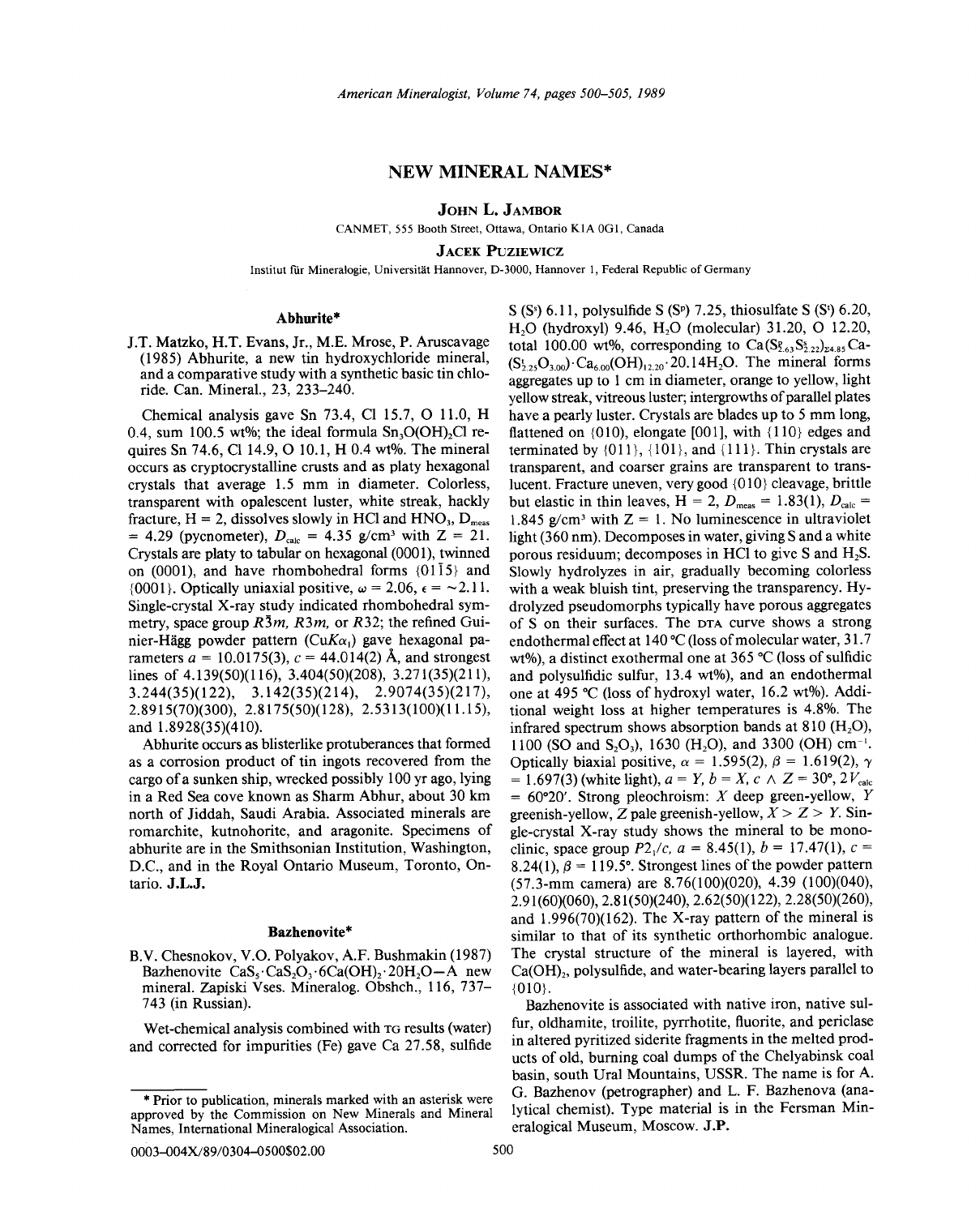### **CespIumtantite\***

A.V. Voloshin, Ya. A. Pakhomovskii, A. Yu. Bakhchisaraitsev, N.N. Devnina (1986) Cesplumtantite-A new cesium-lead tantalate from granitic pegmatites. Mineralog. Zhurnal 8(5), 92-98 (in Russian).

Microprobe analysis (3 given) gave  $Ta_2O_5$  63.85, Nb<sub>2</sub>O<sub>5</sub> 3.24, Cs<sub>2</sub>O 5.37, Na<sub>2</sub>O 0.71, CaO 0.83, PbO 20.24, Sb<sub>2</sub>O<sub>3</sub> 2.88, SnO<sub>2</sub> (calculated) 1.60, sum  $100.21$  wt%, corresponding to  $(Cs_{0.93}Na_{0.56}Ca_{0.36})_{\Sigma1.85}(Pb_{2.22}Sb_{0.48}^{3+}Sn_{0.27}^{2+})_{\Sigma2.97}$  $(Ta_{7.07}Nb_{0.66}Sn_{0.26}^{4+} )$ <sub>27.93</sub>O<sub>24</sub>, ideally  $(Cs,Na)_{2}(Pb,Sb^{3+})$ <sub>3</sub>Ta<sub>8</sub>O<sub>24</sub> with  $Cs > Na$ ,  $Pb > Sb$ . X-ray powder study shows the mineral to be tetragonal,  $a = 13.552(8)$ ,  $c = 6.445(5)$  Å,  $Z = 2$ . The strongest X-ray lines (35 given) are 6.11(50)(210),3.19(50)(330),3.054(100)(112),2.037(50, diffuse)(621), 1.869(70)(323), 1.593(70)(821), and  $1.181(50)(654)$ . The mineral is colorless, transparent, white streak, adamantine luster. No cleavage observed. Microhardness 1240 kg/mm<sup>2</sup> (40 g load).  $D_{\text{calc}} = 6.87(5)$  g/cm<sup>3</sup>. Light gray in reflected light, weak bireflectance, no pleochroism or internal reflection. Strongly anisotropic, with complex polysynthetic twinning. Reflectance values (nm, %) in air(Si standard) are 476, 18.2, 17.1; 553,17.3,16.5; 589, 17.1, 16.5; 656, 15.6, 15.3.

Cesplumtantite was found in a museum specimen of thoreaulite in granitic pegmatite from Manono, Zaire. The new mineral occurs as veinlets of elongate aggregates up to 0.3 mm long and is associated with lithiotantite, cassiterite, calciotantite, and microlite. The name alludes to the chemical composition. The type specimen is at the Museum of the Leningrad Mining Institute, Leningrad, USSR. J.P.

### **Cobaltaustinite\***

E.H. Nickel, W.D. Birch (1988) Cobaltaustinite-A new arsenate mineral from Dome Rock, South Australia. Austral. Mineral., 3, 53-57.

Electron-microprobe analysis gave CaO 22.4, CoO 25.8, CuO 2.5, As<sub>2</sub>O<sub>5</sub> 46.1, P<sub>2</sub>O<sub>5</sub> 0.3, SO<sub>3</sub> 0.3, H<sub>2</sub>O (CHN analysis) 3.6, sum  $101.1$  wt%, corresponding to  $Ca_{1.01}Co_{0.87}Cu_{0.08}As_{1.01}P_{0.01}S_{0.01}O_{4.06}(OH)_{1.01}$ , simplified as  $Ca(Co,Cu)$ (As,P,S)O<sub>4</sub>(OH) and ideally CaCoAsO<sub>4</sub>(OH). Additional microprobe analyses show substantial Co-Cu variations, suggesting complete solid solution with conichalcite, the Cu end-member. The mineral occurs as dull green coatings of crystallites up to  $25 \mu m$  in diameter. Streak pale green, brittle, conchoidal fracture,  $H = 4\frac{1}{2}$ , soluble in HCl and HNO<sub>3</sub>,  $D_{\text{calc}} = 4.24$  g/cm<sup>3</sup> for the analytical formula and  $Z = 4$ . Optically biaxial positive,  $\alpha'$  $= 1.777(3), \gamma' = 1.802(3), \text{large } 2V, \text{greenish-yellow and}$ not pleochroic. Cell dimensions calculated from the X-ray powder pattern (114.6-mm Debye-Scherrer camera, Cu radiation) indexed by comparison with nickelaustinite are  $a = 7.50, b = 9.01, c = 6.92$  Å; strongest lines are 4.13(70)(111), 3.159(100)(201), 2.633(80)(112), 2.600(80)(221), 2.532(40)(131), and 1.609(100)(332).

Cobaltaustinite occurs with erythrite and numerous other arsenates derived by oxidation of arsenide-rich ore at the small Dome Rock copper deposit, which is about 42 km

north of Mingary and on the Adelaide-Broken Hill railway about 470 km from Adelaide. The holotype specimen (M32479) is in the Museum of Victoria, Melbourne, Australia. J.L.J.

#### **Ecandrewsite\***

W.D. Birch, E.AJ. Burke, V.l. Wall, M.A. Etheridge (1988) Ecandrewsite, the zinc analogue of ilmenite, from Little Broken Hill, New South Wales, Australia, and the San Valentin Mine, Sierra de Cartegena, Spain. Mineral. Mag., 52, 237-240.

Four electron-microprobe analyses of the mineral from the type locality, the Melbourne Rockwell mine at Little Broken Hill (13 km southeast of the main Broken Hill deposit, New South Wales), gave  $TiO<sub>2</sub> 50.12-52.45$ , FeO 8.8-13.65, MnO 4.4-7.64, ZnO 28.5-35.05, total 98.85- 100.0 wt%, corresponding to  $(Zn_{0.55-0.69}Fe_{0.19-0.30}Mn_{0.10-0.17})$ - $Ti_{0.99-1.03}O_3$ , ideally ZnTiO<sub>3</sub>, the Zn analogue of ilmenite. At the type locality the mineral occurs as euhedral tabular grains, up to 50 by 150  $\mu$ m. Physical and optical properties are similar to those of ilmenite: dark brown to black color and streak, submetallic luster,  $VH_{100} = 500-600$  kg/mm<sup>2</sup>, no cleavage or twinning,  $D_{\text{calc}} = 4.99 \text{ g/cm}^3$  with  $Z = 6$ . In reflected light, grayish-white with a pinkish tinge, weak reflection pleochroism in air, strongly anisotropic from greenish-gray to dark brownish-gray. Reflectance values in air (SiC standard) for *R*<sub>o</sub> and *R*<sub>i</sub> are 470, 19.2-19.9, 17.2-17.7; 546, 19.0-19.7, 17.2-17.6; 589, 18.9-19.6, 17.0-17.6; 650, 18.7-19.2, 16.8-17.5. X-ray crystal-structure study indicated rhombohedral symmetry, space group *R*3, hexagonal cell dimensions  $a = 5.090(1)$ ,  $c = 14.036(2)$ A. Strongest lines of the powder pattern are 2.73- (100)(1014), 2.53(90)(1120), 2.23(60)(1123), 1.87(40)-  $(02\overline{2}4)$ , and 1.71(70)(11 $\overline{2}6$ ), in close agreement with data for synthetic  $ZnTiO<sub>3</sub>$  (PDF 26-1500).

At the type locality the mineral is disseminated in quartzrich metasedimentary rocks of amphibolite-granulite facies and coexists with almandine-spessartine, ferroan gahnite, and rutile. Associated amphibolites contain zincian ilmenite. The new mineral was discovered almost 20 yr ago in flotation residues of oxidized ore from the North mine at Broken Hill. At the San Valentin mine, La Union district, Sierra de Cartegena, Spain, ecandrewsite grains up to 50  $\mu$ m across occur intergrown with zincian ilmenite in primary oxide-sulfate-carbonate ores. The new name is for E. C. Andrews, New South Wales government geologist (1870-1948), who mapped the Broken Hill region. A single grain from the Melbourne Rockwell mine type locality is at the Museum of Victoria (M35700). Specimens from the San Valentin occurrence are in the collections of the Free University, Amsterdam, the Netherlands. J.L.J.

#### **Fahleite\***

O. Medenbach, K. Schmetzer, K. Abraham (1988) Fahleite from Tsumeb/Namibia, a new mineral belonging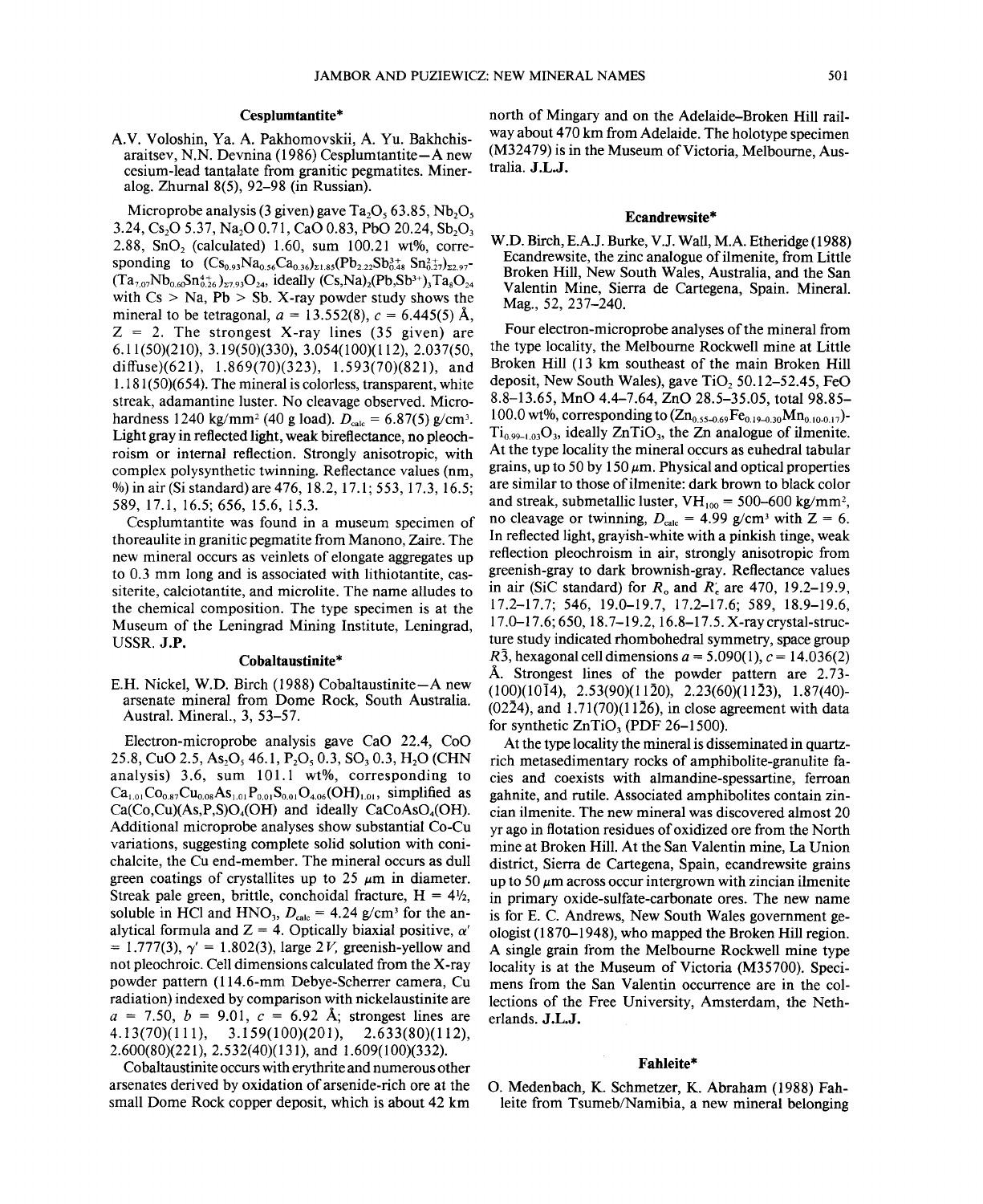to the smolianinovite group. Neues Jahrb. Mineral. Mon., 167-171.

Electron-microprobe analyses of five different crystal aggregates gave CaO 3.8-4.3, MnO 0.4-0.6, ZnO 25.6- 26.5, Fe<sub>2</sub>O<sub>3</sub> 10.1-10.4, As<sub>2</sub>O<sub>3</sub> 43.1-44.2, H<sub>2</sub>O (by difference) 14.4–16.6 wt%, Co, Ni, Mg, and Si not detected: the mean of the analyses corresponds to  $Ca<sub>111</sub>Mn<sub>011</sub>$ - $Zn_{5.02}Fe^{3+}_{1.99}As_{5.91}O_{24}$  '13.42H<sub>2</sub>O, ideally  $Zn_{5}CaFe^{3+}(AsO_{4})_{6}$  $14H<sub>2</sub>O$ , considered to be the Zn analogue of smolianinovite. The mineral occurs as minute fibrous aggregates or spherules and as gray to bright green to straw-yellow bundles of fibrous crystals more than 1 cm long. The crystals are only a few micrometers thick, are very soft, sectile, flexible, have a silky or pearly luster, are readily soluble in cold acid, and have a perfect cleavage normal to the fibers. The infrared spectrum (not given) is reported to confirm the presence of  $H<sub>2</sub>O$ . Optically biaxial positive, with parallel extinction, positive elongation,  $\alpha = 1.628(1)$ ,  $\beta = 1.631(1), \gamma = 1.656(1), 2V_{\text{calc}} = 39^{\circ}, Z$  parallel to the fibers. The X-ray powder pattern contains only five diffuse lines, with *d* values and (intensities) as follows; 22(100), 11(100),3.2(80),2.9(50), and 1.65 A (20); the data are in good agreement with the seven similarly diffuse lines reported for smolianinovite.

Fahleite is named for Rolfe Fahle of Munich, a mineral dealer who donated the ho10type specimen. Type material is deposited in the Mineralogical Institute, Ruhr University at Bochum, Federal Republic of Germany.

Discussion. If fahleite is the Zn analogue of smolianinovite, then the latter requires redefinition of its formula. Fahleite has the ideal formula  $Zn_sCaFe^{3+}(AsO_4)_6 \cdot 14H_2O$ , and smolianinovite would be  $Co<sub>6</sub>Fe<sub>3</sub><sup>3+</sup> (AsO<sub>4</sub>)<sub>6</sub>·14H<sub>2</sub>O$  or  $Co_5CaFe^{3+}(AsO_4)_6$  14H<sub>2</sub>O. Cell dimensions of fahleite (calculated from the indices assigned to smolianinovite) are  $a = 6.60, b = 11.6, c = 22 \text{ Å}.$  **J.L.J.** 

### Ferristrunzite\*

D.R. Peacor, PJ. Dunn, W.B. Simmons, R.A. Ramik (1987) Ferristrunzite, a new member of the strunzite group, from Blaton, Belgium. Neues Jahrb. Mineral. Mon., 453-457.

Electron-microprobe analysis gave Fe<sub>2</sub>O<sub>3</sub> 46.3, P<sub>2</sub>O<sub>5</sub> 28.2, and  $TGA-EGA$  gave  $H_2O$  26.0, sum 100.5 wt%. Microchemical tests showed a strong reaction for  $Fe<sup>3+</sup>$  but no reaction for  $Fe<sup>2+</sup>$ . The results are in good agreement with those reported for the same mineral by van Tassel *(Bull. Soc. Beige Geol.,* 75,38-48, 1966) and correspond to  $Fe_{0.92}^{3+}Fe_{2.00}^{3+}(PO_4)_2(OH)_2[(H_2O)_{5.88}(OH)_{0.76}]$ . The ideal formula is  $Fe^{3+}Fe_2^{3+}(PO_4)_2(OH)_2[(H_2O)_5(OH)_{26}]$ , and that of strunzite is  $MnFe<sub>2</sub><sup>3+</sup>(PO<sub>4</sub>)<sub>2</sub>(OH)<sub>2</sub>(H<sub>2</sub>O)<sub>6</sub>$ . The new name alludes to the composition and relation to strunzite.

Ferristrunzite occurs as light brownish-yellow matted aggregates: crystals are acicular [001], 2 to 30  $\mu$ m long; composites are up to 0.5 mm long; and radiating sprays are up to 2.6 mm in diameter. Light yellow streak, brittle, good cleavage parallel to the *X*-*Z* optical plane,  $D_{\text{meas}}$  =

2.38-2.50 (suspension),  $D_{\text{calc}} = 2.55 \text{ g/cm}^3 \text{ with } Z = 2$ . Optically biaxial positive,  $\alpha = 1.664(4)$ ,  $\beta_{\text{calc}} = 1.698$ ,  $\gamma =$ 1.757(5),  $2V = 77(10)^\circ$ , strong dispersion; pleochroism X  $=$  greenish-yellow, Y not observed, Z = brownish-yellow,  $Z > X$ ,  $Z \wedge c = -17$ ° and Z approximately parallel to the elongation. X-ray single-crystal study indicated triclinic symmetry, pseudomonoclinic, space group *PI* or  $P\bar{1}$ ,  $a = 10.01(2)$ ,  $b = 9.73(2)$ ,  $c = 7.334(8)$  Å,  $\alpha = 90.52(12)$ ,  $\beta$  = 96.99(10),  $\gamma$  = 116.43(10)<sup>o</sup>. Twinned {110}. Strongest lines of the powder pattern (114.6-mm Gandolfi camera, Fe radiation) are  $8.87(80)(100)$ ,  $5.34(100)(011,1\overline{1}1)$ ,  $4.48(20)(11\overline{1},200)$ ,  $4.37(20)(020,2\overline{1}\overline{1})$ ,  $4.20(30)(2\overline{2}0)$ , 3.442(30)(012), 3.387(30)(210), 3.267(40)(012), 3.196  $(20)(102,320)$ , and  $3.022(20)(202)$ .

Ferristrunzite is associated with crandallite, diadochite, allophane-evansite, minyulite, strengite, phosphosiderite, cacoxenite, and beraunite that occur as secondary minerals in argillaceous and clastic sediments exposed in a canal near Blaton, Belgium. Type material is at the Smithsonian Institution, Washington, D.C. J.L.J.

### Fluorellestadite\*

B.V. Chesnokov, L.P. Bazhenova,A.F. Bushmakin(1987) Fluorellestadite Ca<sub>10</sub>[(SO<sub>4</sub>),(SiO<sub>4</sub>)]<sub>6</sub>F<sub>2</sub>-A new mineral. Zapiski Vses. Mineralog. Obshch., 116, 743-746 (in Russian).

Wet-chemical analysis of impure material gave  $SO<sub>3</sub>$ 20.75, SiO<sub>2</sub> 15.30, P<sub>2</sub>O<sub>5</sub> 1.31, CO<sub>2</sub> 0.66, CaO 55.00, MnO 0.18, MgO 1.38, Al<sub>2</sub>O<sub>3</sub> 1.84, Fe<sub>2</sub>O<sub>3</sub> 0.11, Na<sub>2</sub>O 0.33, K<sub>2</sub>O 0.1,  $H_2O^+$  0.30, F 3.60, sum 100.76. When corrected for impurities (MgO, Al<sub>2</sub>O<sub>3</sub>, 4% CaO, Fe<sub>2</sub>O<sub>3</sub>, Na<sub>2</sub>O and H<sub>2</sub>O<sup>+</sup>), the analysis corresponds to  $(Ca_{9.97}Mn_{0.03})_{\text{210.00}}[(SO_4)_{\text{2.84}}]$  $(SiO_4)_{2.79} (PO_4)_{0.20} (CO_3)_{0.17}$ <sub>2.08</sub>, ideally  $Ca_{10} [(SO_4) (SiO_4)]_6$ - $F<sub>2</sub>$ . The mineral occurs as blue to pale bluish-green needles, as hexagonal prismatic, poorly terminated crystals up to 3 mm long, and as fine-grained aggregates. Thin needles are colorless, crystals are transparent, and aggregates are translucent. Vitreous to greasy luster, conchoidal fracture, no cleavage, white streak with a weak bluish tint,  $H = 4.5$ ,  $D_{\text{meas}} = 3.03(1), D_{\text{calc}} = 3.090 \text{ g/cm}^3 \text{ with } Z = 1. \text{ No lu-}$ minescence in ultraviolet light (360 nm). Soluble and weakly effervescent in HCl, leaving a silica residuum that retains the original form. DTA and TGA curves are featureless, and only 1 wt% loss occurs on heating to 1000 0c. Optically uniaxial negative, colorless, negative elongation,  $\epsilon = 1.632(2)$ ,  $\omega = 1.638(2)$  for white light. The Xray powder pattern, indexed by analogy with ellestadite (space group  $P6\sqrt{m}$ ) gave  $a = 9.485(2)$ ,  $c = 6.916(2)$  Å, and strongest lines of 2.84(100)(211), 2.80(60)(112),2.74  $(90)(300), 2.28(60)(310), 1.954(70)(222), 1.852(80)(213),$ 1.766(60)(402),1.729(70)(004), and 1.463(60)(324).

Fluorellestadite is associated with lime, periclase, magnesioferrite, hematite, srebrodolskite, anhydrite, and anhydrous lime silicates in burned fragments of petrified wood in coal dumps from the mines of Kopeysk, Chelyabinsk coal basin, south Ural Mountains, USSR. The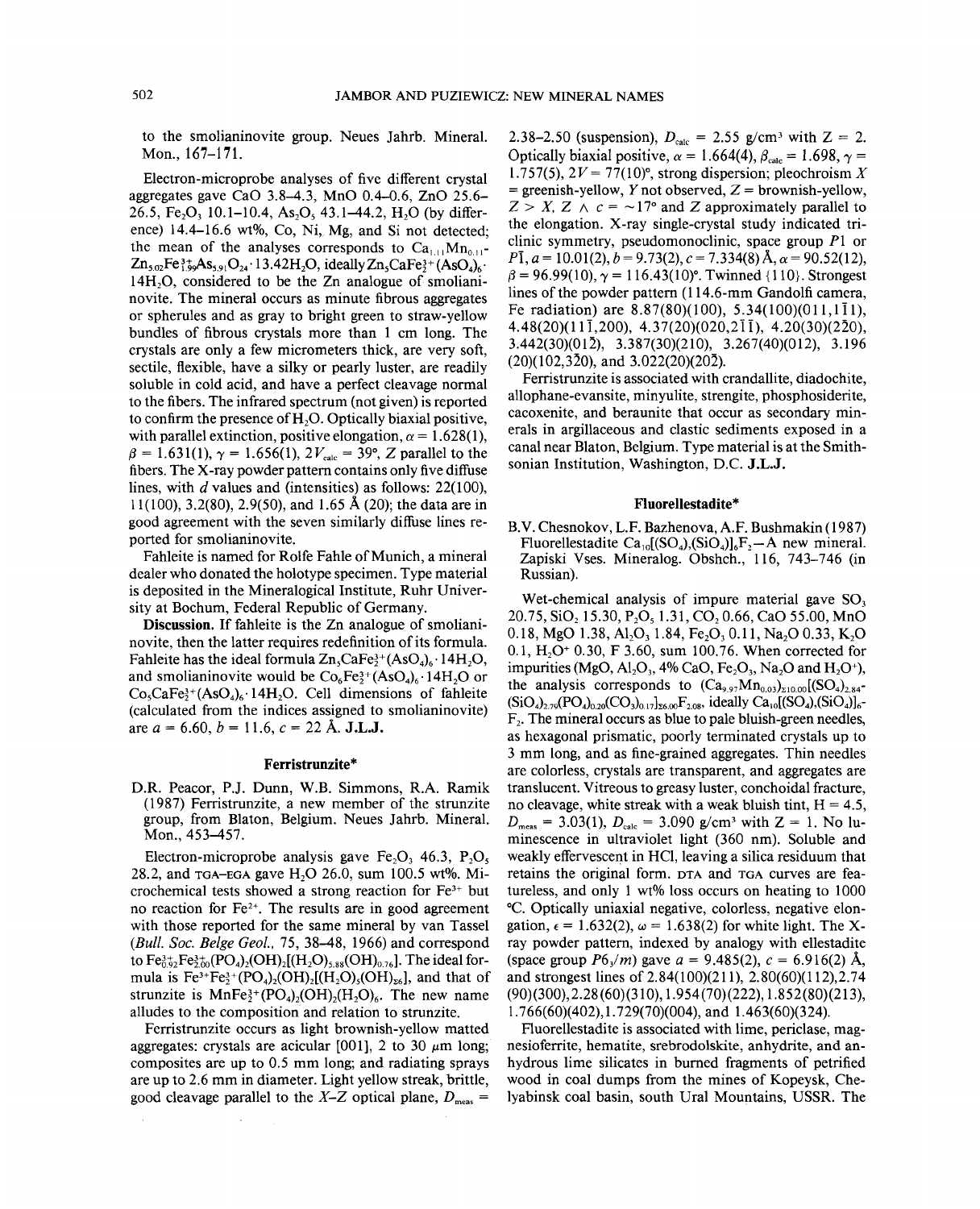new name is for the chemical composition and analogy to ellestadite. The name had appeared in the literature previously *(Am. Mineral.* 67, 90-96, 1982), but a definitive description had not been given. The new mineral is the F analogue of hydroxylellestadite,  $Ca<sub>10</sub>(SiO)<sub>2</sub>(SO<sub>4</sub>)$ <sub>2</sub>  $(OH)_{2}$ . Type material is in the Fersman Mineralogical Museum, Moscow. J.P.

## Isocubanite\*

R. Caye, B. Cervelle, F. Cesbron, E. Oudin, P. Picot, F. Pillard (1988) Isocubanite, a new definition of the cubic polymorph of cubanite CuFe<sub>2</sub>S<sub>3</sub>. Mineral. Mag.,  $52, 509-$ 514.

The cubic phase of  $CuFe<sub>2</sub>S<sub>3</sub>$  has been variously named chalcopyrrhotite, cubanite II, cubic cubanite, and *iss* (intermediate solid solution of  $CuFe<sub>2</sub>S<sub>3</sub>$  composition); the name isocubanite has been approved to designate this cubic polymorph of cubanite. Five electron-microprobe analyses of isocubanite from modern "black-smoker" sulfide chimneys at 21°N, East Pacific Rise, gave Cu 20.79- 21.52, Zn 0.77-1.09, Fe 41.64-42.49, S 35.49-35.82 wt%, corresponding to a range of  $Cu_{0.91}Zn_{0.05}Fe_{2.05}S_3$  to  $Cu<sub>0.90</sub>Zn<sub>0.03</sub>Fe<sub>2.02</sub>S<sub>3</sub>$ . The mineral is opaque, bronze color, metallic luster, grain size up to  $400 \mu m$ , typically euhedral with cubo-octahedra present and with rims and/or lamellae of Fe- and Zn-rich chalcopyrite. Pinkish-brown in reflected light, isotropic, slightly browner and softer than pyrrhotite. Reflectivity percentages (SiC standard) are given in 20-nm steps; representative values in air and oil, respectively, are 420,22.73, 12.94; 460, 26.87, 16.40; 500, 31.34, 20.08; 540, 34.79, 22.73; 580, 37.35, 24.58; 620, 39.11,25.83; 660, 40.32, 26.80; 700, 41.33, 27.48; 740, 41.91, 27.87; 780, 42.50, 27.42. Single-crystal study showed the mineral to be cubic, space group *Fm3m, a =* 5.303(3) A [slightly larger than that of pure synthetic material  $(a = 5.283 - 5.286)$  because of the minor substitution ofZn]. The X-ray powder pattern (114-mm Gandolficamera, Fe radiation) consists of five lines: 3.059(100)(111), 2.647(20)(200), 1.876(70)(220), 1.602(50)(311), and 1.327(20)(400). Type material is in the Mineralogical Collection of the Ecole Nationale Supérieure des Mines, Paris. J.L.J.

#### Kadyrelite\*

Vasile'v V.I. (1987) Kadyrelite Hg<sub>a</sub>(Br,Cl)<sub>2</sub>O-A new oxyhalide of mercury from the Kadyrelsky ore occurrence (Tuvinskaya ASSR). Zapiski Vses. Mineralog. Obshch., 116,733-737 (in Russian).

Microprobe analysis (average of 5) gave Hg 84.36, Br 10.19, Cl 2.93, 10.01, 0 (calc.) 1.70, total 99.19 wt%, corresponding to  $Hg_{3,99}(Br_{1,21}Cl_{0,79})_{22,00}O_{1,01}$ . In 40% KOH the mineral immediately turns black; in HCl, it slowly becomes dark gray, and it is readily soluble in  $1:1$  HNO<sub>3</sub>, leaving a cottonlike white residuum. X-ray powder study

showed the mineral to be cubic, isostructural with eglestonite. Space group (by analogy with eglestonite) *fa3d, a*  $= 16.22$  Å. Strongest lines of the X-ray powder pattern (28 lines given) are 4.06(30)(400), 3.32(100)(422), 2.63(20)(611,532), 2.57(60-70)(620), 2.344(20)(444), 1.912(80–90)(822,660), and 1.731 (20)(664).  $D_{\text{calc}} = 8.79$  $g/cm<sup>3</sup>$  with  $Z = 24$ . Bright to dull orange color, orangeyellow streak, brittle, vitreous to adamantine luster,  $H =$ 2.5 to 3, microhardness  $143-192$  (average 175) kg/mm<sup>2</sup>, conchoidal to uneven fracture, no cleavage. Transparent in transmitted light, bright orange-yellow, isotropic, refractive index  $>2$ . In reflected light, grayish-white, with weak bluish tint visible at high magnifications. Isotropic, no bireflectance, intense orange internal reflection. Reflectance (nm, %): 436, 27.7; 460, 25.3; 500, 21.2; 546, 19.4; 589, 18.1; 620, 17.8; 656, 16.6. Readily polishable, but after exposure in air the polished surface become bluish, then brownish.

Kadyrelite occurs in cavities in carbonate veins, or rarely forms individual grains up to 0.5 mm at the Kadyrelsky mercury ore occurrence, Tuvinskaya ASSR (USSR), where it is intergrown with eglestonite and bromian eglestonite and is associated with calomel, bromian calomel, kuzminite, corderoite, lavrentievite, etc. The new name is for the locality. Type material is at the Museum of the Institute of Geology and Geophysics (Novosibirsk, USSR), and at the Museum of the Leningrad Mining Institute, Leningrad, USSR. J.P.

#### Pottsite\*

## S.A. Williams (1988) Pottsite, a new vanadate from Lander County, Nevada. Mineral. Mag., 52, 389-390.

Electron-microprobe analysis gave PbO 32.4,  $Bi<sub>2</sub>O<sub>3</sub>$  34.0, V<sub>2</sub>O<sub>s</sub> 26.6, H<sub>2</sub>O 6.71 (Penfield determination on 216  $\mu$ g), sum 99.71 wt% [corresponding to  $H_{1,02}Pb_{0.99}Bi_{0.99}(VO_4)_{1.99}$ . 2.0H<sub>2</sub>Ol, ideally HPbBi(VO<sub>4</sub>)<sub>2</sub>.2H<sub>2</sub>O. The special site for H is assigned merely to provide charge balance. The mineral is bright yellow, adamantine luster, pale yellow streak, brittle,  $H = 3\frac{1}{2}$ ,  $D_{\text{meas}} = -7.0$ ,  $D_{\text{calc}} = 7.31$  g/cm<sup>3</sup> with  $Z = 10$ . Crystals are up to 1 mm long and are dipyramids or stubby prisms terminated by pyramids; {101} is typically dominant, and also present are  $\{110\}$ ,  $\{103\}$ , and {211}. In thin section, cloudy yellow, uniaxial negative,  $\omega = 2.40$ ,  $\epsilon = 2.30$ . X-ray single-crystal study indicated tetragonal symmetry, space group  $I_1422$ ,  $a =$ 11.084,  $c = 12.634$  Å. Strongest lines of the powder pattern (114-mm camera, Cr radiation) are 4.618(90)(121), 4.168(30)(022), 3.21 O(40)(123), 3.062(100)(132), 2.4 76(40)(240), 2.252(30)(125), 2.184(30)(051,341), 1.952(30)(235,244), and 1.523(30).

Pottsite occurs near Potts, Lander County, Nevada, in the oxide zone of a tungsten mine. Associated minerals are scheelite, clinobisvanite, bismutite, and vanadinite. Type material is in the British Museum (N.H.), London, England. J.L.J.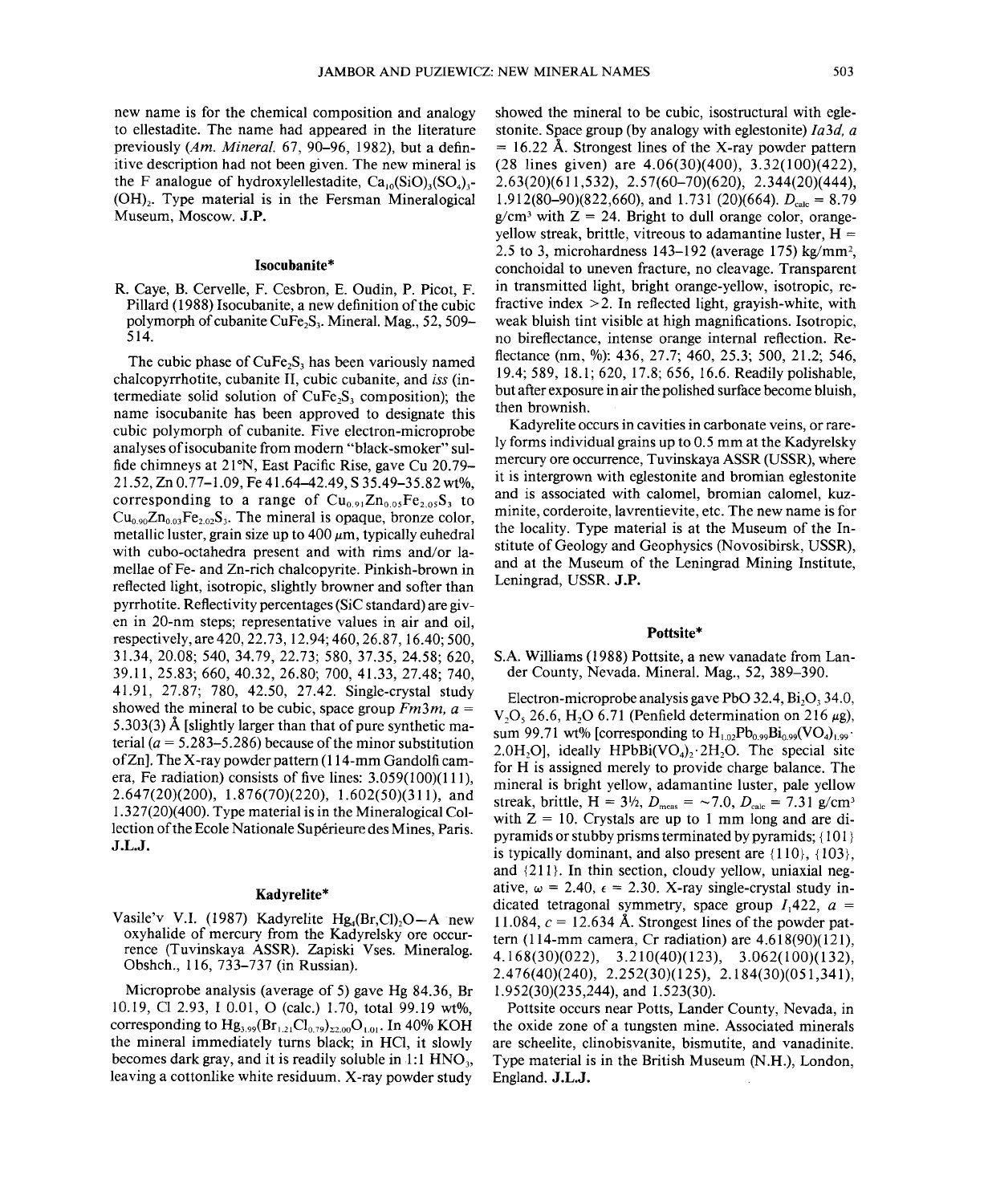## Zharchikhite\*

S.V. Bolokhontseva, S.V. Baturin, E.S. Ilmeyev, M.A. Papova, S.P. Purusova (1988) Zharchikhite AlF(OH)<sub>2</sub>-A new mineral. Zapiski Vses. Mineralog. Obshch., 117, 79-83 (in Russian).

Wet-chemical analysis gave  $Al_2O_3$  59.03, SiO<sub>2</sub> 2.54, MnO 0.07, CaO 0.39, MgO 0.13, F 22.96, H<sub>2</sub>O 24.55, O  $\equiv$  F 9.67, sum 100.00, and microprobe analysis gave  $AI<sub>2</sub>O<sub>3</sub>$ 61.8, SiO<sub>2</sub> 0.5, sum 62.3 wt%, suggesting that Mn, Ca, Mg and part of the Si are due to impurities; the ideal formula is  $AIF(OH)$ . The infrared spectrum has strong absorption bands at  $3200-3700$  cm<sup>-1</sup>, proving the presence of OH groups in the mineral. The DTA curve exhibits a marked endothermal effect at 480°C, a weaker one at 600 °C, and two weak and diffuse ones at 845 and 860 °C. Weight loss (%): 560 °C, 22.04; 560–650 °C, 3.64; 650– 800 °C, 4.45; 800–900 °C, 3.23; sum 33.36. After heating to 650°C the mineral becomes opaque and milky, and its refractive indices and birefringence are significantly lowered. Zharchikhite does not react with acids, but is mildly soluble in NaOH (heating enhances the dissolution rate). The mineral forms drusy aggregates consisting of finegrained masses that grade into transparent, colorless, prismatic crystals up to 2.5 mm long. The crystals are orthorhombic, elongate [001], with prominent {l10} and  ${010}$ , and terminated by  ${101}$  and  ${111}$ . Luster vitreous, microhardness 596 kg/mm2 parallel to the elongation,  $426 \text{ kg/mm}^2$  perpendicular to it, average 500 kg/  $mm^2$  (H = 4.5, Mohs). Very brittle, perfect  $\{010\}$  cleavage.  $D_{\text{meas}} = 2.81(1), D_{\text{calc}} = 2.82$  g/cm<sup>3</sup>. Biaxial negative,  $\alpha =$ 1.532(2),  $\beta = 1.552(2)$ ,  $\gamma = 1.567(2)$  (592 nm),  $2V_{\text{calc}} =$ 80°,  $Z \wedge c = 43-44$ °,  $Y = b$ , optic-axis plane (010), inclined dispersion,  $r > v$ . Single-crystal X-ray study showed the mineral to be monoclinic, space group  $P2/4$ ,  $a = 5.164(1)$ ,  $b = 7.843(1)$ ,  $c = 5.179$  Å,  $\beta = 116.244(8)$ °. The strongest lines (43 given) of the powder pattern are  $3.98$  (100)(011). 2.92(80)(121), 2.31(70)(200), 1.833(90)(231), 1.737(70)-  $(211)$ , and  $1.289(70)(\overline{4}02)$ .

Zharchikite occurs in cavities in hydrothermally mineralized fault breccia in a trachytic neck in the Zharchinskoye stockwork molybdenum deposit, Zabaykalye, USSR. The new mineral is associated with prosopite, ralstonite, gearksutite, barite, and siderite. The name is for the place of occurrence. Type material is at the Fersman Mineralogical Museum, Moscow. J.P.

### Unnamed Au<sub>3</sub>Hg

N.R. Baptista, A. Baptista (1987) Gold amalgam, a possible new mineral species, from Sumidouro de Mariana Minas Gerais State. An. Acad. brasil. Ciênc., 58, 457-463 (in Portugese, English summary).

Microcrystalline aggregates and rosettes of pale yellow, metallic, hexagonal prismatic crystals from Sumidouro, Mariana County, Minas Gerais State, Brazil, are present in a vial of grains constituting sample 6210M in the mineralogical collection of the National Museum. Spectrochemical analysis of about 40 mg showed Au, Hg, and Fe to be the principal elements. Single-crystal X-ray study indicated hexagonal symmetry,  $a = 2.951$ ,  $c = 4.810$  Å. Indexed Gandolfi powder patterns (three are listed) are in good agreement with data for synthetic  $Au<sub>3</sub>Hg$  (PDF 4-808).

Although gold occurs at Sumidouro, mercury minerals are not known. Au<sub>3</sub>Hg could have formed naturally or could be the result of mining activity known to have occurred in the region.

Discussion. The same mineral has been reported to occur in a gold-silver orebody in China and has been named weishanite *(Am. Mineral.,* 73, 196, 1988). J.L.J.

# Unnamed Mn phosphate

D.R. Peacor, P.J. Dunn, R.A. Ramik, T.J. Campbell, W.L. Roberts (1985) A wicksite-like mineral from the Bull Moose mine, South Dakota. Can. Mineral., 23, 247- 249.

Chemical analysis gave Fe $\Omega$ , 17.2, FeO 9.2, MgO 0.2, CaO 12.0, Na<sub>2</sub>O 0.8, MnO 16.9, P<sub>2</sub>O<sub>3</sub> 40.9, H<sub>2</sub>O 4.2, sum 101.4 wt%. The FeO was determined by titration,  $H_2O$ by estimation from the 6.7% loss obtained by TGA-EGA, and all others by electron-microprobe analysis. The tentative formula is  $Fe_{8.88}^{3+}Fe_{5.28}^{2+}Mg_{0.20}Ca_{8.82}Na_{1.06}Mn_{11.05}P_{23.77}$  $H_{19.22}O_{108.23}$ , generalized as  $(Mn,Fe^{3+},Fe^{2+},Na,Ca,Mg)_{7}Ca_{2}$  $(PO<sub>4</sub>)<sub>6</sub>(OH,H<sub>2</sub>O)<sub>4</sub>$ . The mineral is dark green and has a slightly pearly luster on cleavage surfaces but is dull on fracture surfaces,  $D_{\text{meas}}= 3.64(5)$  by suspension,  $D_{\text{calc}}=$ 3.766 g/cm<sup>3</sup> with Z = 4. Optically biaxial positive,  $\alpha$  = 1.781(3),  $\beta = 1.787(3)$ ,  $\gamma = 1.796(3)$ , 2V about 75°; intensely pleochroic:  $X =$  dark brownish-green,  $Y =$  dark green,  $Z =$  medium brownish-green,  $X > Y > Z$ , strong dispersion *r* < v. Precession photographs are of poor quality but resemble those of wicksite. The X-ray powder pattern (114.5-mm Gandolfi camera, Fe radiation) also is similar to that of wick site and yields an orthorhombic cell with  $a = 12.77(1)$ ,  $b = 12.59(1)$ ,  $c = 11.709(8)$  Å; strongest lines are 6.31(40)(020), 5.84(50)(002), 2.997(90)(232,411), 2.927(100)(004),2.769(100)(042,421), and 2.098(60).

The new mineral occurs as a drusy coating on barbosalite from the Bull Moose mine, South Dakota. The mineral is thought to be the Mn analogue of wicksite, but more work is needed to resolve the uncertainties in their formulas. The samples studied are in the Smithsonian Institution, Washington, D.C. (NMNH 159890 and 159892). J.L.J.

#### New Data

#### Ehrleite

F.C. Hawthorne, J.D. Grice (1987) The crystal structure of ehrleite, a tetrahedral sheet structure. Can. Mineral., 25, 767-774.